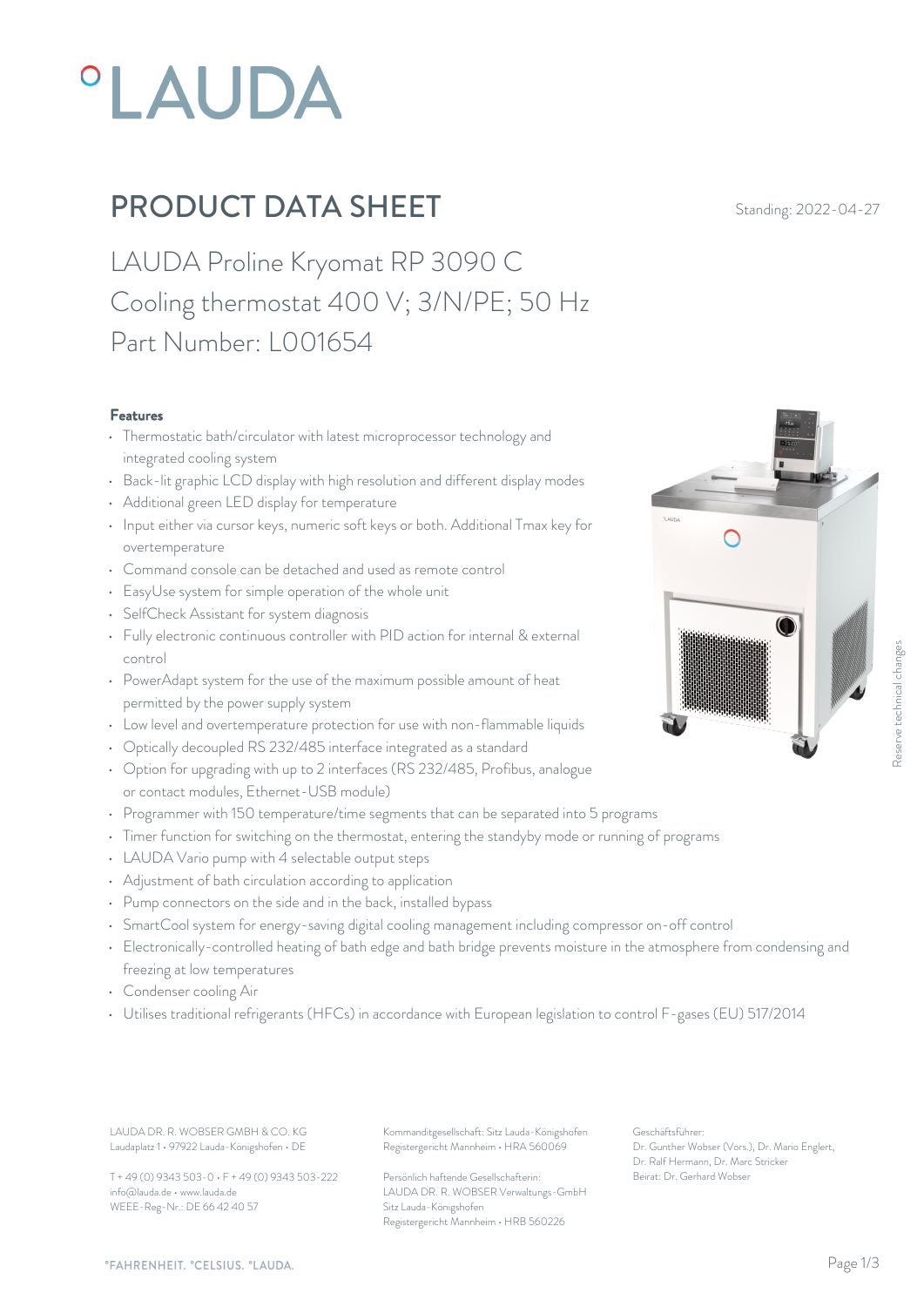

## PRODUCT DATA SHEET Standing: 2022-04-27

LAUDA Proline Kryomat RP 3090 C Cooling thermostat 400 V; 3/N/PE; 50 Hz Part Number: L001654



Working temperature min. -90 °C 200 °C



Working temperature max.



## Technical Features (according to DIN 12876)

| Working temperature range                                                                                                           | $-90200 °C$                                                                                                                     |                                                                                                                                         |                           |
|-------------------------------------------------------------------------------------------------------------------------------------|---------------------------------------------------------------------------------------------------------------------------------|-----------------------------------------------------------------------------------------------------------------------------------------|---------------------------|
| Ambient temperature range                                                                                                           | 540°C                                                                                                                           |                                                                                                                                         |                           |
| Temperature stability                                                                                                               | $0.05 \pm K$                                                                                                                    |                                                                                                                                         |                           |
| Heater power max.                                                                                                                   | $3.5$ kW                                                                                                                        |                                                                                                                                         |                           |
| Power consumption max.                                                                                                              | 7 kW                                                                                                                            |                                                                                                                                         |                           |
| Current max.                                                                                                                        | 16 A                                                                                                                            |                                                                                                                                         | Reserve technical changes |
| Pump Pressure max.                                                                                                                  | 0.5 <sub>bar</sub>                                                                                                              |                                                                                                                                         |                           |
| Pump flow rate pressure max.                                                                                                        | 19 L/min                                                                                                                        |                                                                                                                                         |                           |
| In / Outlet connection thread (outside)                                                                                             | $M16 \times 1$                                                                                                                  |                                                                                                                                         |                           |
| Bath volume min. / max.                                                                                                             | 23.0 / 31.0 L                                                                                                                   |                                                                                                                                         |                           |
| Size of bath $(W \times D \times H)$                                                                                                | 350 x 200 x 250 mm                                                                                                              |                                                                                                                                         |                           |
| Overall dimensions (WxDxH)                                                                                                          | 600 x 700 x 1216 mm                                                                                                             |                                                                                                                                         |                           |
| Weight                                                                                                                              | 162 kg                                                                                                                          |                                                                                                                                         |                           |
| Refrigerant stage 1                                                                                                                 | R-452A (GWP 2140); 1.600 kg; 3.4 t CO2-eq                                                                                       |                                                                                                                                         |                           |
| Refrigerant stage 2                                                                                                                 |                                                                                                                                 | R-508B (GWP 13400); 0.730 kg; 9.8 t CO2-eq                                                                                              |                           |
| Power supply                                                                                                                        | 400 V; 3/N/PE; 50 Hz                                                                                                            |                                                                                                                                         |                           |
| Power plug                                                                                                                          |                                                                                                                                 | Power cord with plug (IEC 60309, 5-pol, CEE, red, 16A)                                                                                  |                           |
|                                                                                                                                     |                                                                                                                                 |                                                                                                                                         |                           |
| LAUDA DR. R. WOBSER GMBH & CO. KG<br>Laudaplatz 1 · 97922 Lauda-Königshofen · DE<br>T + 49 (0) 9343 503-0 · F + 49 (0) 9343 503-222 | Kommanditgesellschaft: Sitz Lauda-Königshofen<br>Registergericht Mannheim · HRA 560069<br>Persönlich haftende Gesellschafterin: | Geschäftsführer:<br>Dr. Gunther Wobser (Vors.), Dr. Mario Englert,<br>Dr. Ralf Hermann, Dr. Marc Stricker<br>Beirat: Dr. Gerhard Wobser |                           |

T + 49 (0) 9343 503-0 • F + 49 (0) 9343 503-222 info@lauda.de • www.lauda.de WEEE-Reg-Nr.: DE 66 42 40 57

> Persönlich haftende Gesellschafterin: Beirat: Dr. Gerhard Wobse LAUDA DR. R. WOBSER Verwaltungs-GmbH Sitz Lauda-Königshofen Registergericht Mannheim • HRB 560226